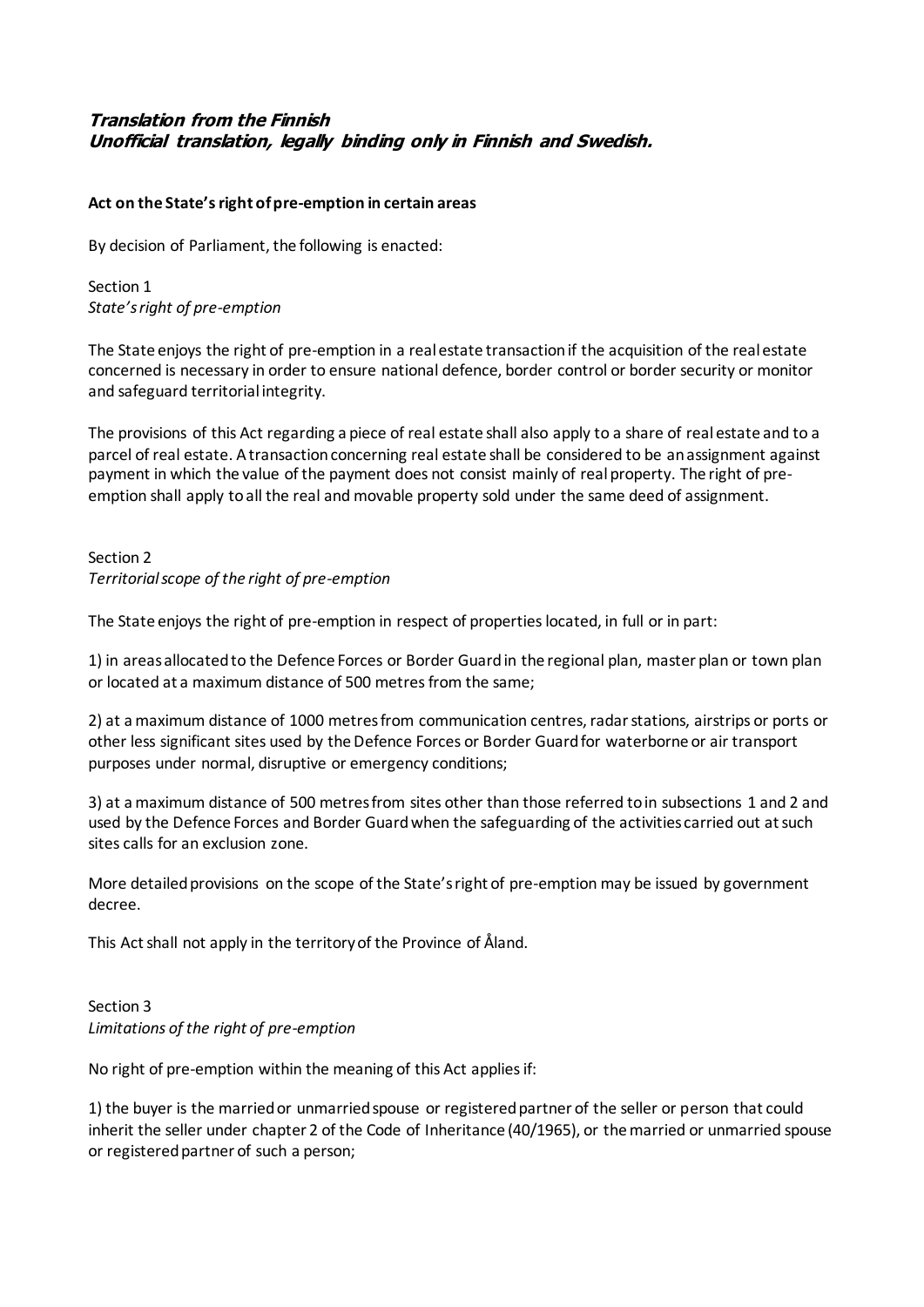2) the buyer is a municipality or congregation;

3) the exercise of the right of pre-emption would be manifestly unreasonable considering the relationship between the buyer and seller, the terms of the transfer or other circumstances.

# Section 4

*Ex-ante decision on the exercise of the right of pre-emption*

Before the completion of the transfer, the owner of the real estatemay request an ex-ante decision from the Ministry of Defence as to whether the State intends to exercise its right of pre-emption. The application shall provide details of the site being transferred and the terms of the transaction, the personal details of the prospective buyer and other information necessary for the assessment whether the right of preemption should be exercised or not.

The Ministry of Defence may announce that the State will not exercise its right of pre-emption if the piece of real estate is transferred in accordance with the details provided in the application for the ex-ante decision. The ex-ante decision shall be binding on the State for a specific period of time but not beyond two years from the date of service of the ex-ante decision.

### Section 5 *Decision on the exercise of the right of pre-emption*

The decision on the exercise of the right of pre-emption shall be made by the Ministry of Finance on a proposal of the ministry responsible for the duties related to the piece of real estate subject to the right of pre-emption.

The Ministry of Finance shall promptly serve the decision on the buyer and seller by way of verifiable service as provided in the Administrative Procedure Act (434/2003) as well as inform the National Land Survey of Finland of the same.

The decision on the exercise of the right of pre-emption must be made and communicated to the National Land Survey of Finland within three months of the confirmation of the transfer or the date of entry of the transaction in the electronic trading system referred to in chapter 9a of the Code of Real Estate (540/1995).

#### Section 6 *Re-transfer of real estate*

Any forwarding of the piece of real estate taking place before the expiry of the time limit specified in section 5 or before the decision on the exercise of the right of pre-emption gains legal force, shall not prevent the State from exercising its right of pre-emption.

#### Section 7 *Buyer's obligations*

The Buyer shall be responsible for carrying out his or her transaction-related obligations in respect of the seller until the pre-emption is completed.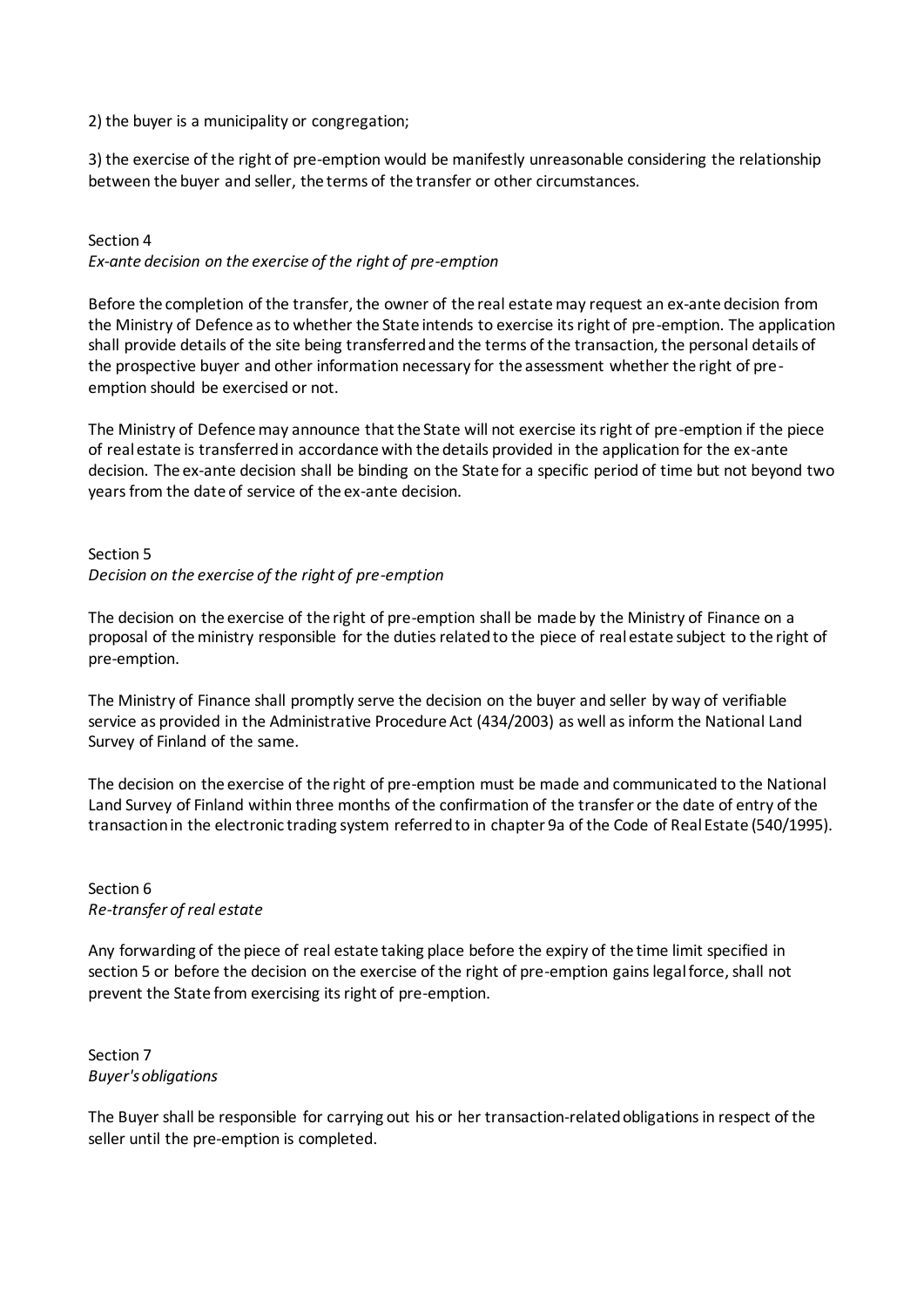Once the decision on the exercise of the right of pre-emption has gained legal force, the buyer shall without delay forward to the State the deed of conveyance and all such documents in his or her possession related to the piece of real estate that are of significance to the State in its capacity as the owner of real estate.

#### Section 8

*Legal implications of a legally enforceable pre-emption purchase and the State's performance obligation in respect of the seller*

Once the decision on the exercise of the right of pre-emption has gained legal force, the State is deemed to have replaced the buyer on the closure of the transaction at the previously agreed-upon terms. The seller may not invoke any term of sale that was not communicated to the State and that the State was otherwise unaware of at time when making the decision on the exercise of the right of pre-emption. The State's position *vis-a-vis* any third parties is similar to that of the buyer.

If the buyer has performed any obligations related to the transaction before the completion of the preemption purchase, such performances shall inure to the benefit of the State.

If the transaction includes any condition that the State cannot, because of its nature, reasonably fulfil, such an obligation shall be converted into monetary compensation corresponding to its full value.

#### Section 9 *Entries into the title and mortgage register*

The National Land Survey of Finland is required to make the necessary entries in the title and mortgage register based on the communication referred to in section 5. The entries shall be deleted once the preemption purchase has been completed.

# Section 10 *Buyer's right to compensation for payments and costs*

Once the pre-emption purchase has been completed, the State shall without delay reimburse the buyer for the payments referred to in section 8 made by the same except for any payments due to any failure to comply. Additionally, the State is required to reimburse the buyer for financing costs and other necessary expenses arising out of the transaction as well as necessary expenses due to the management, upkeep and maintenance of the piece of real estate. An interest pursuant to section 3(2) of the Interest Act (633/1982) shall be paid to the buyer on such reimbursed cost items as of the date of each such payment by the buyer.

Any proceeds and other financial benefits earned by the buyer on the piece of real estate shall be deducted from the compensation referred to in subsection 1.

# Section 11 *Compensation for any loss of value of the piece of real estate*

If the value of the piece of real estate sold has decreased due to measures or omissions undertaken by the buyer, the State shall be entitled to fair compensation for such loss of value.